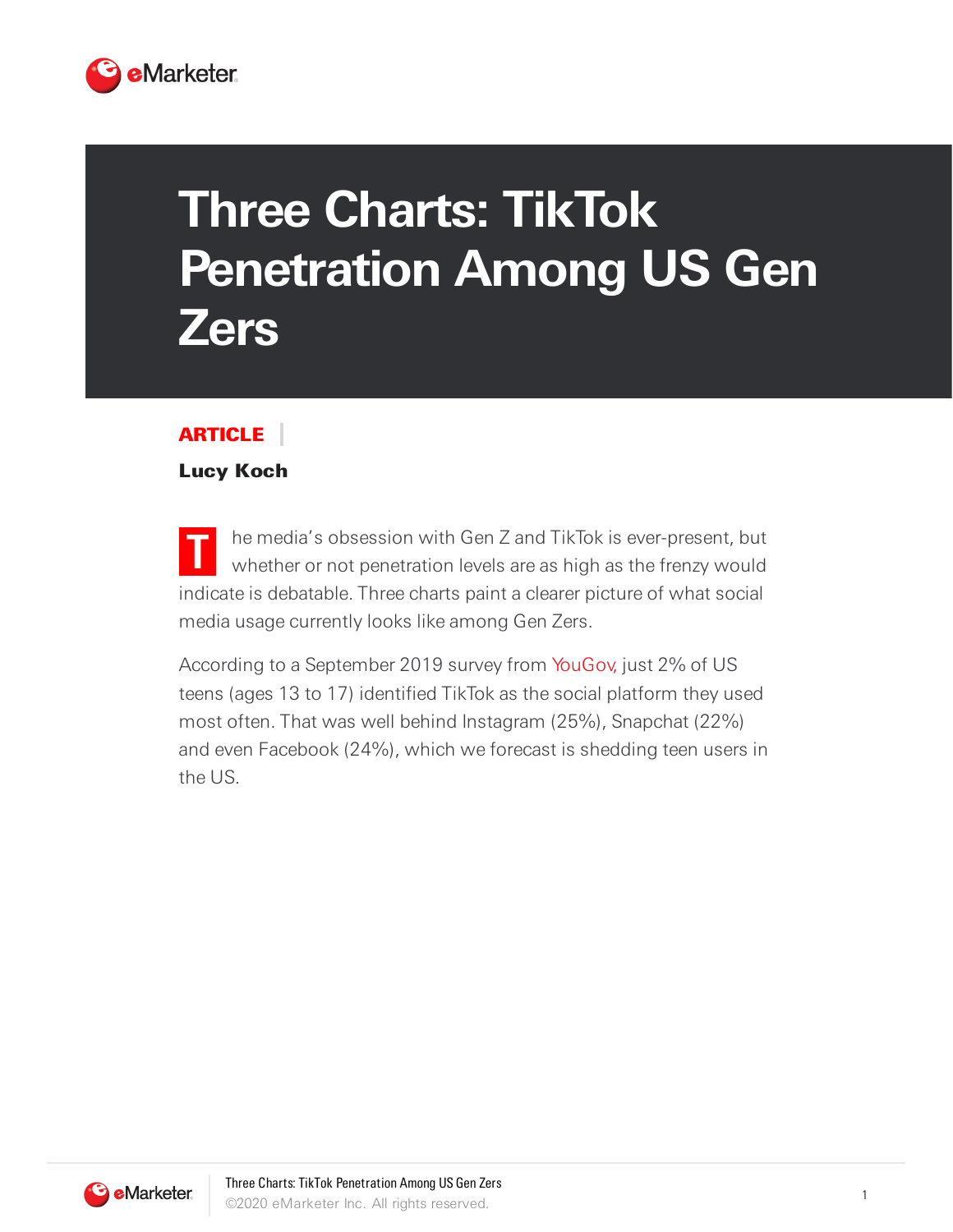| Which Social Media Platform Do US Teens Use Most                                                  |                   |
|---------------------------------------------------------------------------------------------------|-------------------|
| Often?<br>% of respondents, Sep 2019                                                              |                   |
|                                                                                                   |                   |
| Instagram                                                                                         |                   |
|                                                                                                   | 25%               |
| <b>Facebook</b>                                                                                   |                   |
|                                                                                                   | 24%               |
| Snapchat                                                                                          |                   |
|                                                                                                   | 22%               |
| YouTube                                                                                           |                   |
| 16%                                                                                               |                   |
| Twitter<br>5%                                                                                     |                   |
| WhatsApp<br>4%                                                                                    |                   |
| <b>TikTok</b><br>2%                                                                               |                   |
| Other<br>1%                                                                                       |                   |
| Don't know<br>1%                                                                                  |                   |
| Note: ages 13-17 who have a social media account<br>Source: YouGov, "Youth Omnibus," Sep 18, 2019 |                   |
| 249908                                                                                            | www.eMarketer.com |

Still, evidence suggests that the short-video app is gaining ground among Gen Zers.

In Piper [Jaffray's](http://www.pipersandler.com/) most recent edition of their biannual "Taking Stock with Teens" survey, 4% of US teens called TikTok their favorite social media platform when surveyed in fall 2019, up from spring 2019, when virtually no respondents reported the same as the platform hadn't yet gained popularity among teens enough for them to consider it their favorite.

|           | Fall<br>2016 | <b>Spring</b><br>2017 | Fall<br>2017 | <b>Spring</b><br>2018 | Fall<br>2018 | Spring<br>2019 | Fall<br>2019 |
|-----------|--------------|-----------------------|--------------|-----------------------|--------------|----------------|--------------|
| Snapchat  | 35%          | 39%                   | 47%          | 45%                   | 46%          | 41%            | 44%          |
| Instagram | 24%          | 23%                   | 24%          | 26%                   | 32%          | 35%            | 35%          |
| Facebook  | 13%          | 11%                   | 9%           | 8%                    | 5%           | 6%             | 3%           |
| Twitter   | 13%          | 11%                   | 7%           | 9%                    | 6%           | 6%             | 3%           |
| Pinterest | 1%           | 1%                    | 1%           | 1%                    | 1%           | 1%             | 3%           |
| TikTok    |              |                       |              |                       |              | 0%             | 4%           |

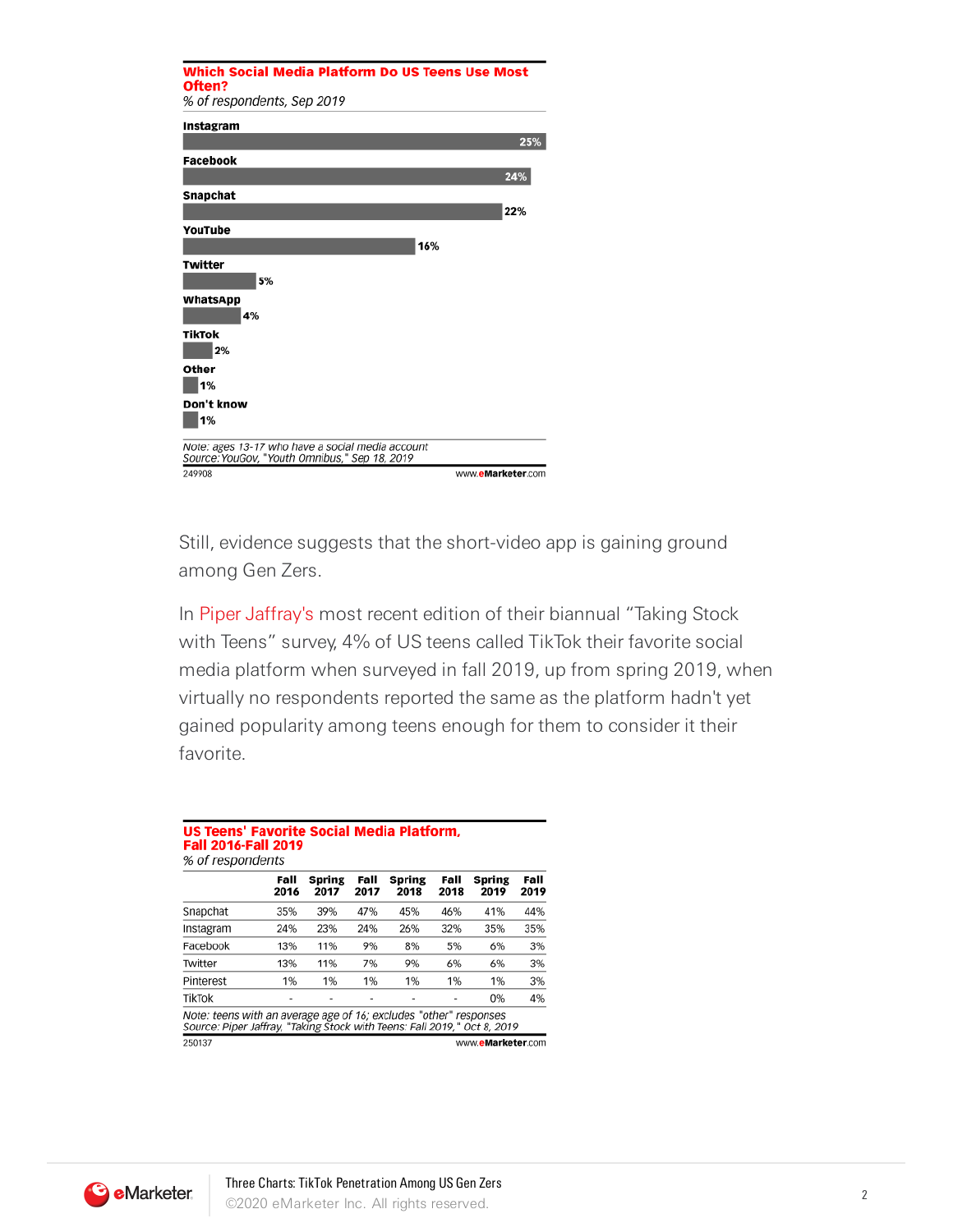And a September 2019 survey from [Morning](https://morningconsult.com/) Consult found that 42% of US Gen Zers ages 13 to 16 said they use TikTok, on par with the percentage who use Facebook (41%) and Twitter (40%), while Instagram usage remains the highest among this demographic, at 79%.

|              |                | Facebook |                  | Snapchat |         |        |        |
|--------------|----------------|----------|------------------|----------|---------|--------|--------|
|              | <b>TouTube</b> |          | <b>Instagram</b> |          | Twitter | Twitch | TikTok |
| Gender       |                |          |                  |          |         |        |        |
| Male         | 95%            | 69%      | 70%              | 53%      | 50%     | 34%    | 21%    |
| Female       | 92%            | 79%      | 78%              | 64%      | 42%     | 12%    | 23%    |
| Age          |                |          |                  |          |         |        |        |
| $13 - 16$    | 98%            | 41%      | 79%              | 68%      | 40%     | 31%    | 42%    |
| $17 - 21$    | 97%            | 68%      | 84%              | 74%      | 52%     | 26%    | 32%    |
| 22-26        | 93%            | 85%      | 75%              | 63%      | 47%     | 23%    | 15%    |
| 27-31        | 92%            | 88%      | 73%              | 50%      | 49%     | 20%    | 12%    |
| 32-38        | 89%            | 84%      | 61%              | 40%      | 41%     | 15%    | 10%    |
| <b>Total</b> | 94%            | 74%      | 74%              | 59%      | 46%     | 23%    | 22%    |

Illustrating similar popularity, an October 2019 newsletter from [Apptopia](https://apptopia.com/) noted that as of September 2019, 48% of TikTok's active mobile user base in the US was 20 and younger, a higher rate than Snapchat (44.5%) and even Instagram (43.5%).

Brands looking to target TikTok's core young audience should determine if and how they fit into the platform's ecosystem. "The brands that are bold enough to want to invest in TikTok are also creatively bold enough to know that they have to come up with an idea or an activation that makes sense for that platform," said Liz Cole, vice president and group director for social strategy at Digitas. "Because it's a more emerging platform, not many brands have activated on it yet. It feels fresh. There's a lot of opportunity to be the first to try an idea."

To advertise effectively, brands must know their audience and the platform as well as "understand what role the brand is going to play," according to Haley Paas, senior vice president and head of strategy and insights at Carat USA. "Otherwise you could open yourself up to a lot